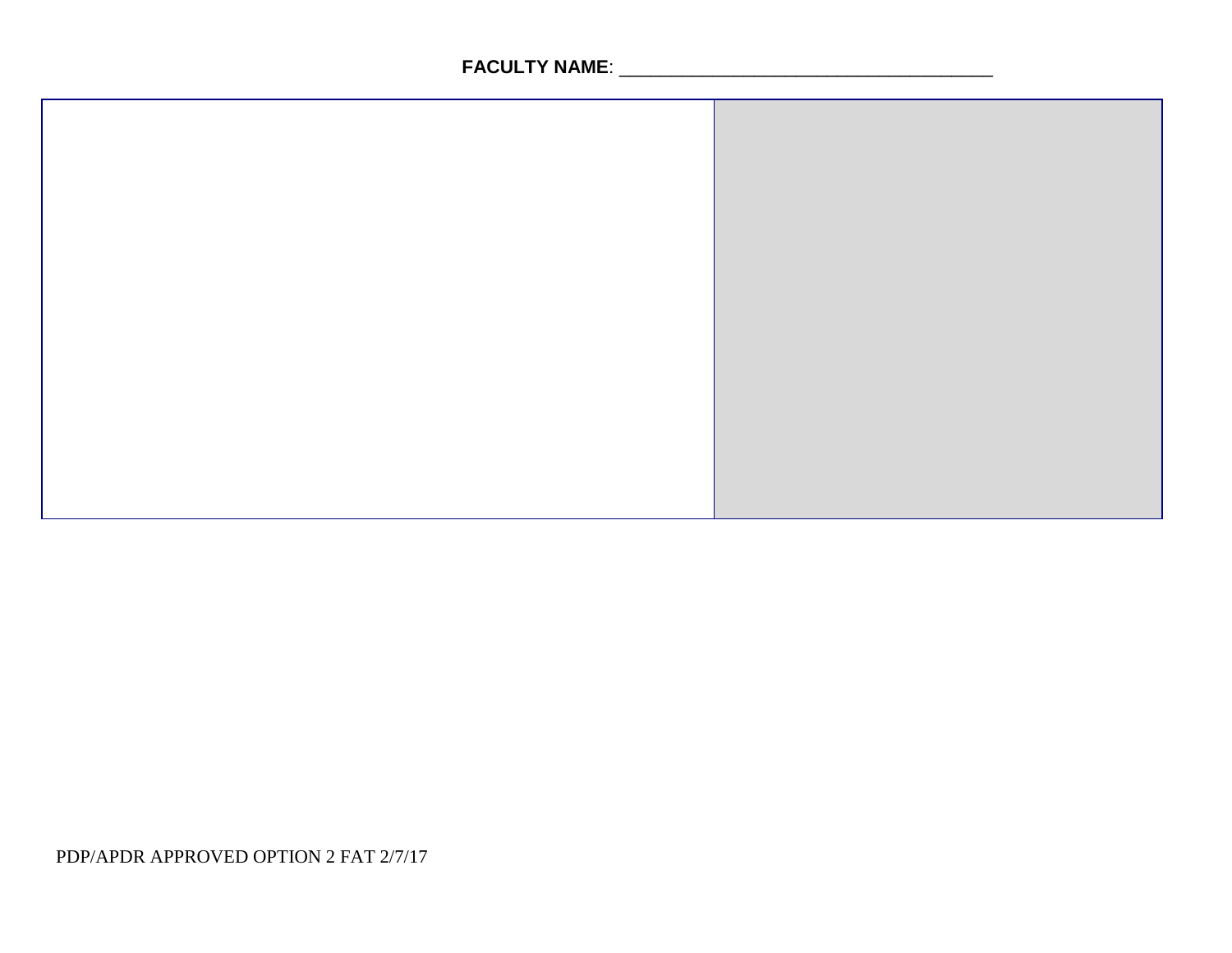## **AY 20XX – 20XX FLORIDA GULF COAST UNIVERSITY**

#### PROFESSIONAL DEVELOPMENT PLAN (PDP) & ANNUAL PROFESSIONAL DEVELOPMENT REPORT (APDR)

## Option 2 Form

| UNIT/COLLEGE: And the contract of the contract of the contract of the contract of the contract of the contract of the contract of the contract of the contract of the contract of the contract of the contract of the contract |                                                                                                                                                                                  |
|--------------------------------------------------------------------------------------------------------------------------------------------------------------------------------------------------------------------------------|----------------------------------------------------------------------------------------------------------------------------------------------------------------------------------|
| <b>GOAL</b>                                                                                                                                                                                                                    | APDR (END OF YEAR SELF EVALUATION)                                                                                                                                               |
| II.<br><b>SCHOLARLY ACTIVITIES</b>                                                                                                                                                                                             |                                                                                                                                                                                  |
| A. LONG TERM GOALS (3-5 YEARS):<br>To meet expectations for the goal of scholarship, each objective will be realized<br>through the listed activities and performance indicators/documentation:                                | Address how each objective and activities listed in column 1 has been met.<br>Align your responses by using the appropriate objective and activity number<br>with your response. |
| Objective 1:                                                                                                                                                                                                                   |                                                                                                                                                                                  |
| Objective 1 Activities: Activities and Performance Indicators/Documentation                                                                                                                                                    |                                                                                                                                                                                  |
| <b>OPTIONAL: To exceed expectations of scholarship, each of the objectives listed</b><br>above will be realized by: (a) meeting expectations as noted above, and (b)<br>demonstrating accomplishment of one of the following:  |                                                                                                                                                                                  |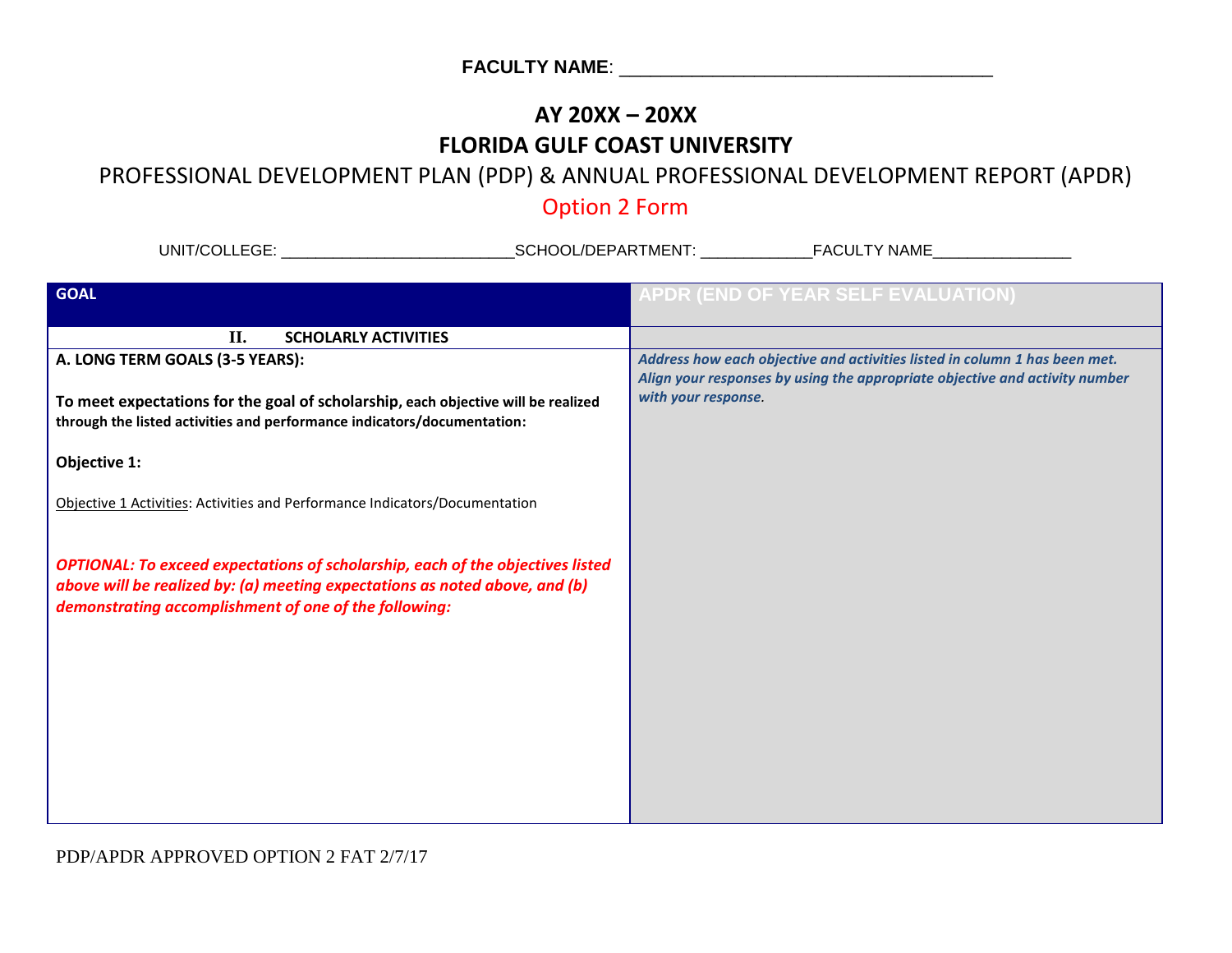# **AY 20XX – 20XX**

### **FLORIDA GULF COAST UNIVERSITY**

## PROFESSIONAL DEVELOPMENT PLAN (PDP) & ANNUAL PROFESSIONAL DEVELOPMENT REPORT (APDR)

## Option 2 Form

| UNIT/COLLEGE: the contract of the contract of the contract of the contract of the contract of the contract of the contract of the contract of the contract of the contract of the contract of the contract of the contract of<br>_SCHOOL/DEPARTMENT: _____________ | <b>FACULTY NAME</b>                                                                                                                                                              |
|--------------------------------------------------------------------------------------------------------------------------------------------------------------------------------------------------------------------------------------------------------------------|----------------------------------------------------------------------------------------------------------------------------------------------------------------------------------|
| <b>GOAL</b>                                                                                                                                                                                                                                                        | <b>APDR (END OF YEAR SELF EVALUATION)</b>                                                                                                                                        |
| III.<br>SERVICE TO THE DEPARTMENT/SCHOOL                                                                                                                                                                                                                           |                                                                                                                                                                                  |
| A. LONG TERM GOALS (3-5 YEARS):<br>To meet expectations for the goal of service, each objective will be<br>realized through the listed activities and performance                                                                                                  | Address how each objective and activities listed in column 1 has been met. Align<br>your responses by using the appropriate objective and activity number with your<br>response. |
| indicators/documentation: (University, College, Department, Community,<br>Profession -as applicable).                                                                                                                                                              |                                                                                                                                                                                  |
| Objective 1:                                                                                                                                                                                                                                                       |                                                                                                                                                                                  |
| Objective 1 Activities: Activities and Performance Indicators/Documentation                                                                                                                                                                                        |                                                                                                                                                                                  |
| <b>OPTIONAL: To exceed expectations of service, each of the objectives listed</b><br>above will be realized by: (a) meeting expectations as noted above, and (b)<br>demonstrating accomplishment of one of the following:                                          |                                                                                                                                                                                  |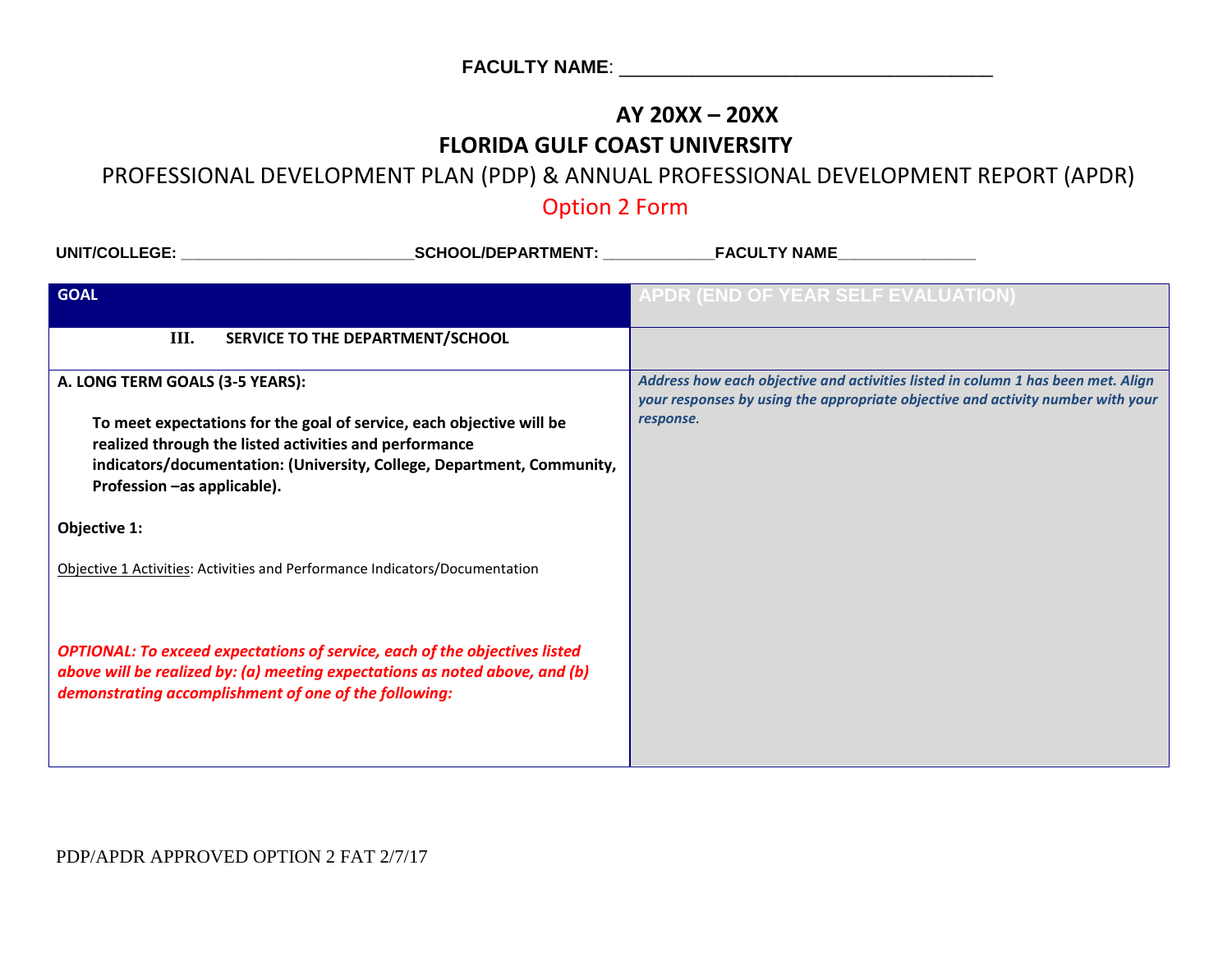## **AY 20XX – 20XX FLORIDA GULF COAST UNIVERSITY**

## PROFESSIONAL DEVELOPMENT PLAN (PDP) & ANNUAL PROFESSIONAL DEVELOPMENT REPORT (APDR)

Option 2 Form

| UNIT/COLLEGE: UNIT/COLLEGE:                                                                                                                                                                                                                                                |                                                                                                                                                                                  |
|----------------------------------------------------------------------------------------------------------------------------------------------------------------------------------------------------------------------------------------------------------------------------|----------------------------------------------------------------------------------------------------------------------------------------------------------------------------------|
| <b>GOAL</b>                                                                                                                                                                                                                                                                | <b>APDR (END OF YEAR SELF EVALUATION)</b>                                                                                                                                        |
| IV.<br><b>SERVICE TO THE UNIVERSITY (FGCU)</b>                                                                                                                                                                                                                             |                                                                                                                                                                                  |
| A. LONG TERM GOALS (3-5 YEARS):<br>To meet expectations for the goal of service, each objective will be<br>realized through the listed activities and performance<br>indicators/documentation: (University, College, Department,<br>Community, Profession -as applicable). | Address how each objective and activities listed in column 1 has been met.<br>Align your responses by using the appropriate objective and activity number<br>with your response. |
| Objective 1:                                                                                                                                                                                                                                                               |                                                                                                                                                                                  |
| Objective 1 Activities: Activities and Performance Indicators/Documentation                                                                                                                                                                                                |                                                                                                                                                                                  |
| <b>OPTIONAL: To exceed expectations of service, each of the goals listed above</b><br>will be realized by: (a) meeting expectations as noted above, and (b)<br>demonstrating accomplishment of the following:                                                              |                                                                                                                                                                                  |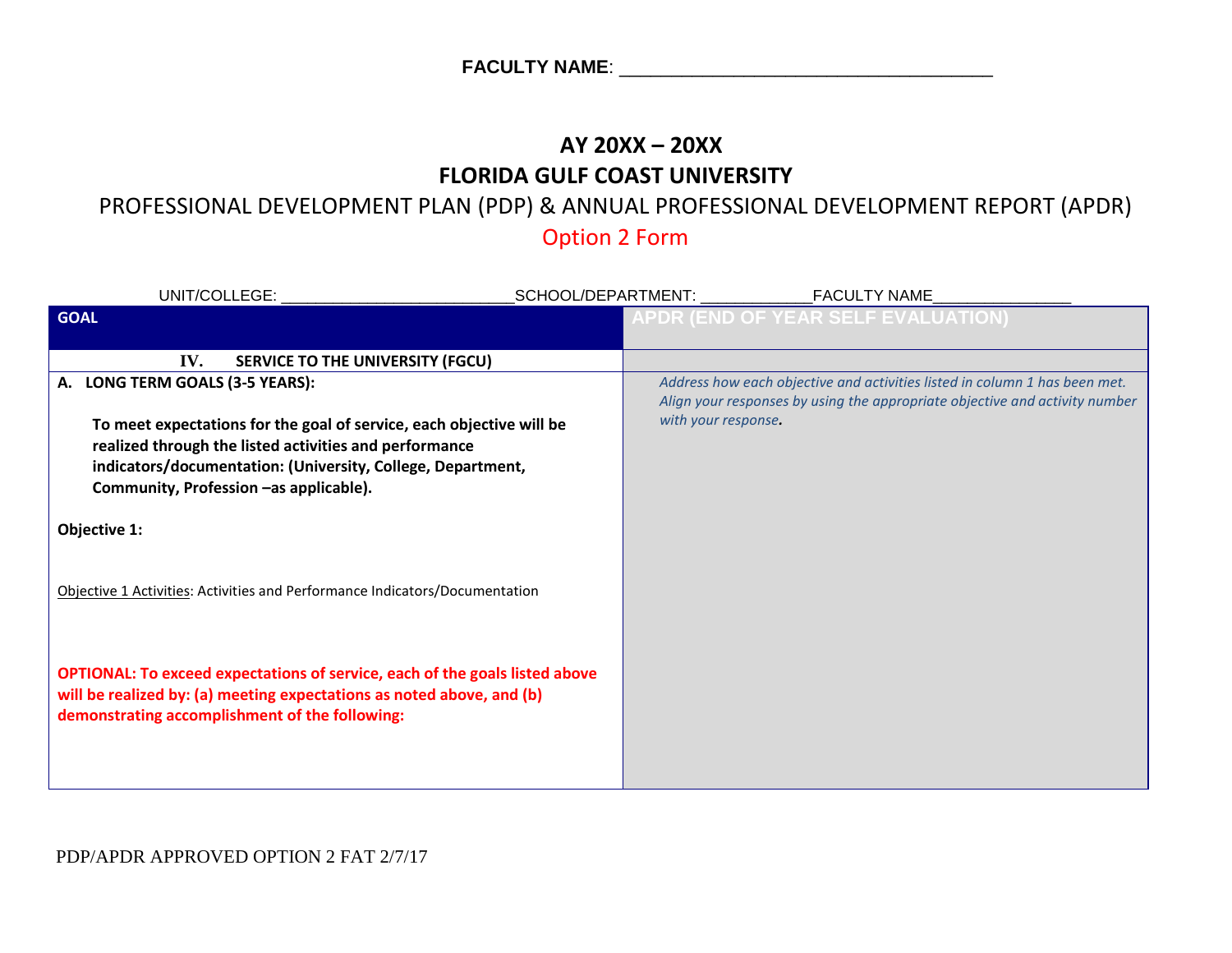#### **AY 20XX – 20XX FLORIDA GULF COAST UNIVERSITY** PROFESSIONAL DEVELOPMENT PLAN (PDP) & ANNUAL PROFESSIONAL DEVELOPMENT REPORT (APDR) Option 2 Form

| UNIT/COLLEGE:                                                                                                                                                                                                                           | SCHOOL/DEPARTMENT: _                                                                                                                      |
|-----------------------------------------------------------------------------------------------------------------------------------------------------------------------------------------------------------------------------------------|-------------------------------------------------------------------------------------------------------------------------------------------|
| <b>GOAL</b>                                                                                                                                                                                                                             | ADPR (END OF YEAR SELF EVALUATION)                                                                                                        |
| V.<br>SERVICE (COMMUNITY INVOLVEMENT<br><b>AND CIVIC ENGAGEMENT)</b>                                                                                                                                                                    |                                                                                                                                           |
| A. LONG TERM GOALS (3-5 YEARS):                                                                                                                                                                                                         | Address how each objective and activities listed in column 1 has been<br>met. Align your responses by using the appropriate objective and |
| To meet expectations for the goal of service, each objective will be<br>realized through the listed activities and performance<br>indicators/documentation: (University, College, Department,<br>Community, Profession -as applicable). | activity number with your response.                                                                                                       |
| Objective 1:                                                                                                                                                                                                                            |                                                                                                                                           |
| Objective 1 Activities: Activities and Performance Indicators/Documentation                                                                                                                                                             |                                                                                                                                           |
| <b>OPTIONAL: To exceed expectations of service, each of the goals listed above</b><br>will be realized by: (a) meeting expectations as noted above, and (b)<br>demonstrating accomplishment of the following:                           |                                                                                                                                           |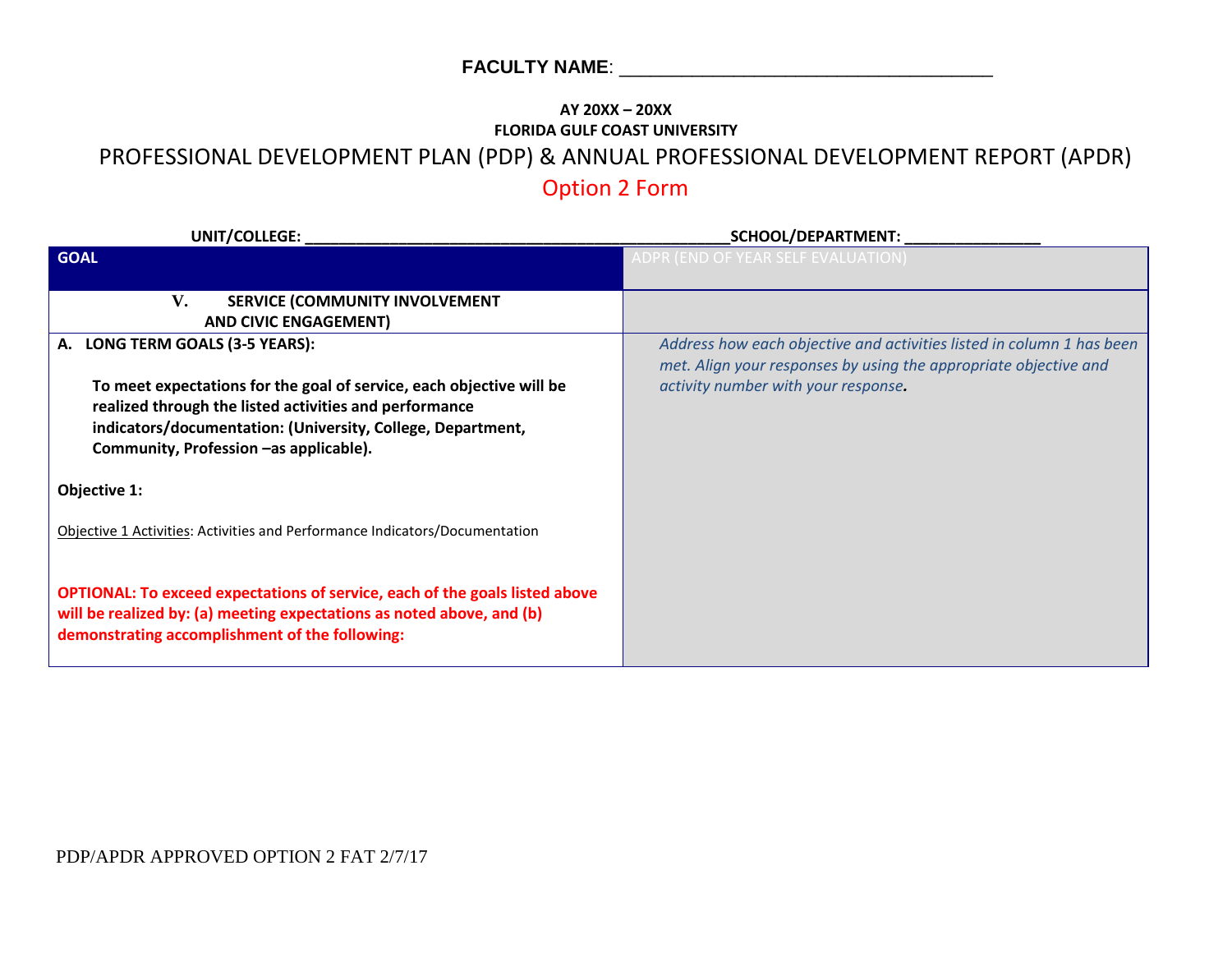## **AY 20XX – 20XX FLORIDA GULF COAST UNIVERSITY**

## PROFESSIONAL DEVELOPMENT PLAN (PDP) & ANNUAL PROFESSIONAL DEVELOPMENT REPORT (APDR)

## Option 2 Form

| <b>UNIT/COLLEGE:</b>                                                                                                                                                                                                                    | <b>SCHOOL/DEPARTMENT:</b><br><b>FACULTY NAME</b>                                                                                                   |
|-----------------------------------------------------------------------------------------------------------------------------------------------------------------------------------------------------------------------------------------|----------------------------------------------------------------------------------------------------------------------------------------------------|
| <b>GOAL</b>                                                                                                                                                                                                                             | APDR (END OF YEAR SELF EVALUATION)                                                                                                                 |
| VI.<br><b>SERVICE TO THE PROFESSION</b>                                                                                                                                                                                                 |                                                                                                                                                    |
| LONG TERM GOALS (3-5 YEARS):<br>А.                                                                                                                                                                                                      | Address how each objective and activities listed in column 1 has been met.<br>Align your responses by using the appropriate objective and activity |
| To meet expectations for the goal of service, each objective will be<br>realized through the listed activities and performance<br>indicators/documentation: (University, College, Department,<br>Community, Profession -as applicable). | number with your response.                                                                                                                         |
| Objective 1:                                                                                                                                                                                                                            |                                                                                                                                                    |
| Objective 1 Activities: Activities and Performance Indicators/Documentation                                                                                                                                                             |                                                                                                                                                    |
| <b>OPTIONAL: To exceed expectations of service, each of the objectives listed</b><br>above will be realized by: (a) meeting expectations as noted above, and (b)<br>demonstrating accomplishment of one of the following:               |                                                                                                                                                    |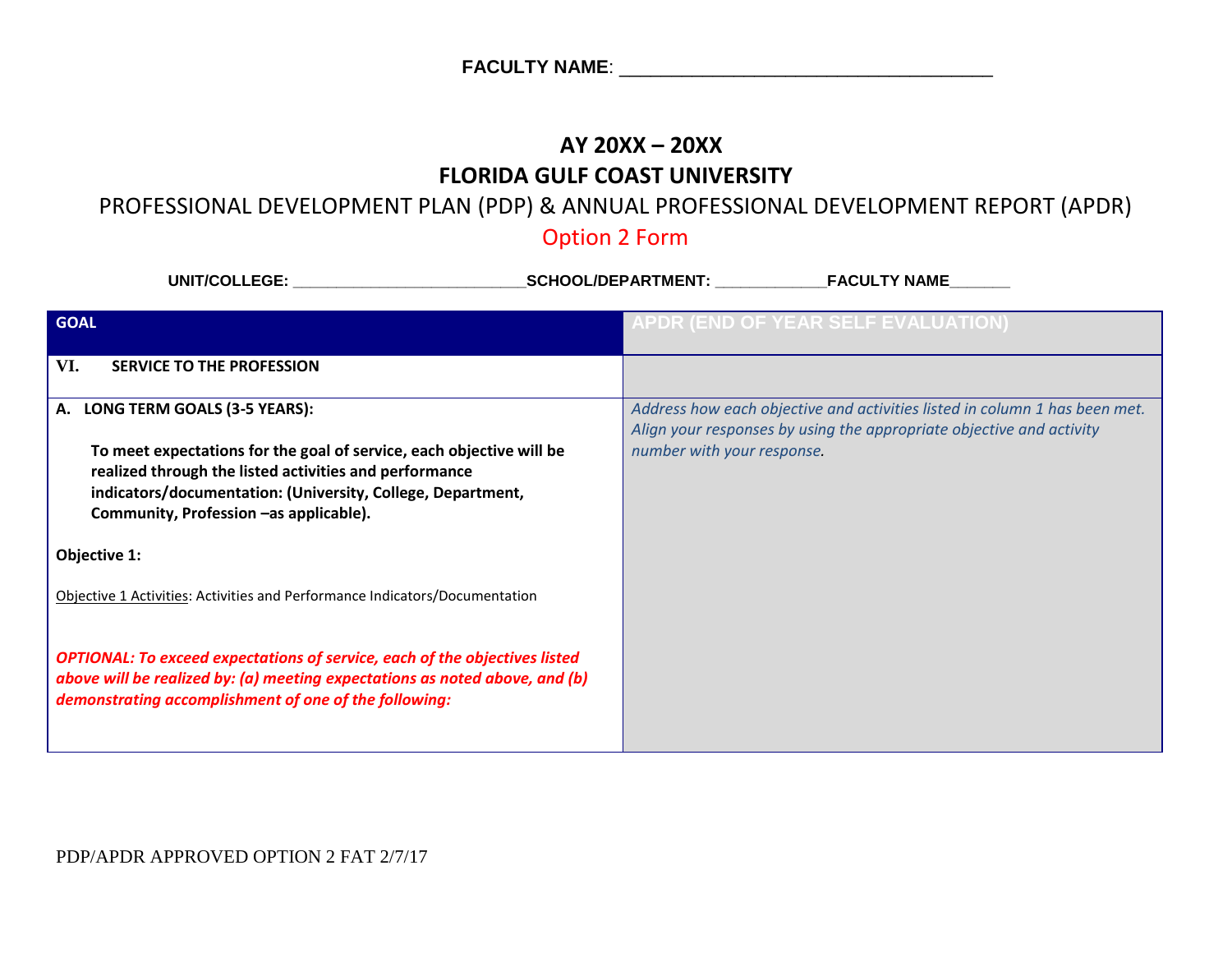## **AY 20XX – 20XX FLORIDA GULF COAST UNIVERSITY**

### PROFESSIONAL DEVELOPMENT PLAN (PDP) & ANNUAL PROFESSIONAL DEVELOPMENT REPORT (APDR)

## Option 2 Form

|              | UNIT/COLLEGE:                                                                      | <b>FACULTY NAME</b><br>SCHOOL/DEPARTMENT:                                  |
|--------------|------------------------------------------------------------------------------------|----------------------------------------------------------------------------|
| VII.         | OTHER DUTIES (IF APPLICABLE) - (PROFESSIONAL PRACTICE AND                          | APDR (END OF YEAR SELF EVALUATION)                                         |
|              | <b>CONTINUING EDUCATION IF APPLICABLE e.g. License required in</b>                 |                                                                            |
|              | <b>CHPSW</b> disciplines)                                                          |                                                                            |
|              | A. LONG TERM GOALS (3-5 YEARS):                                                    | Address how each objective and activities listed in column 1 has been met. |
|              |                                                                                    | Align your responses by using the appropriate objective and activity       |
|              | To meet expectations for other duties, each objective will be realized through the | number with your response.                                                 |
|              | listed activities and performance indicators/documentation:                        |                                                                            |
| Objective 1: |                                                                                    |                                                                            |
|              | Objective 1 Activities: Activities and Performance Indicators/Documentation        |                                                                            |
|              |                                                                                    |                                                                            |
|              |                                                                                    |                                                                            |
|              |                                                                                    |                                                                            |
|              |                                                                                    |                                                                            |

#### **END OF YEAR FACULTY SELF EVALUATION - OVERALL:**